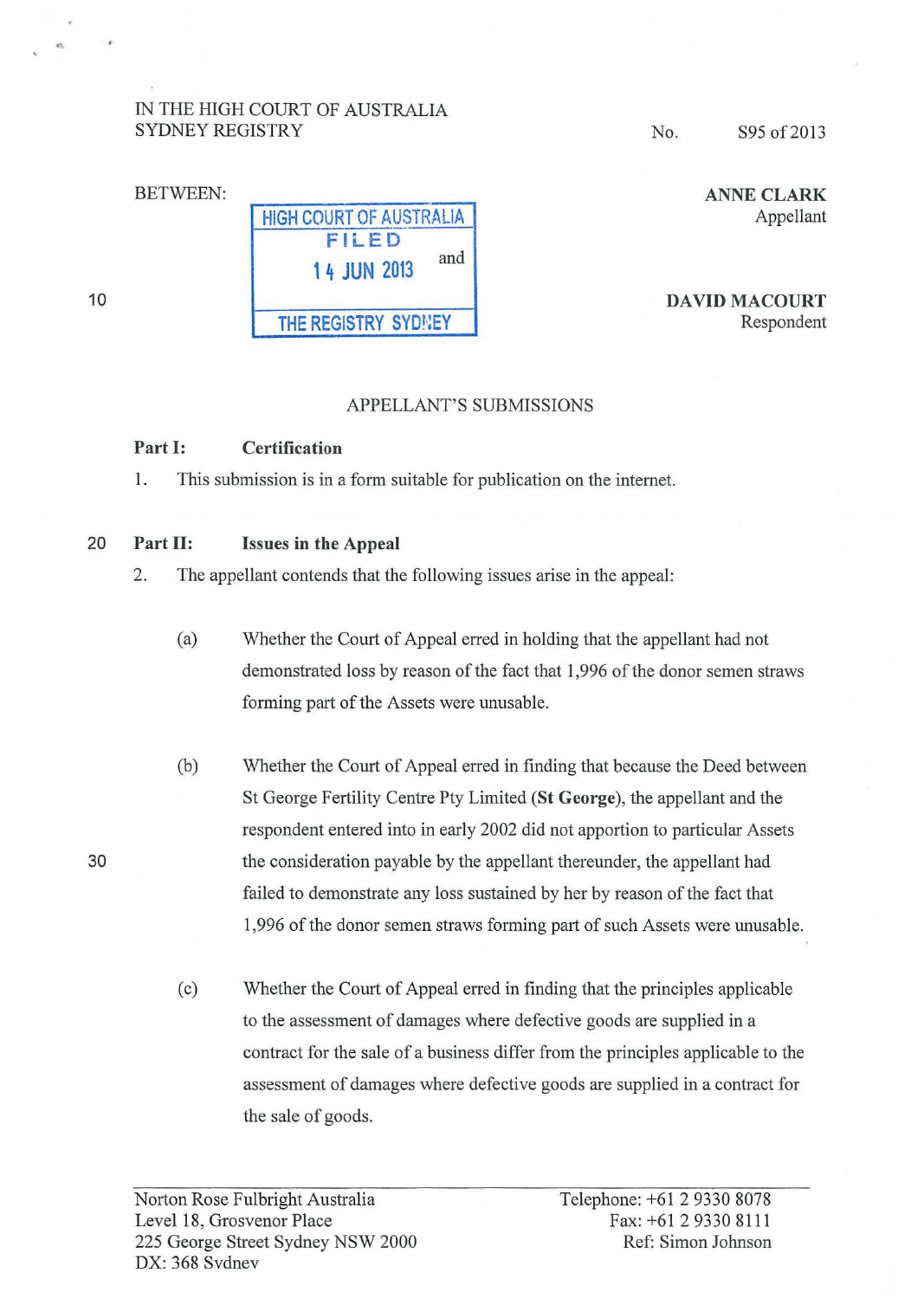(d) Whether the Court of Appeal erred in finding that different principles apply to the mitigation of damages resulting from a breach of contract under which wholly unusable goods were supplied depending on whether the contract was characterised as a contract for the sale of goods or a contract for the sale of business.

## **Part III: Judiciary Act 1903**

- 3. The appellant does not consider that notice in compliance with s.78B of the *Judiciary Act 1903* is required.
- 10

.

# **Part IV: Primary and intermediate decisions**

- 4. The reasons for judgment of the primary and intermediate courts in the case are as follows:
	- a. *StGeorge Fertility Centre Pty Ltd v Clark* [2011] NSWSC 1276
	- b. *Macourt v Clark* [2012] NSWCA 367

# **Part V: Material Facts**

5. In early 2002 the appellant and St George each conducted assisted reproductive technology **(ART)** practices in Sydney: Gzell J. [2]. At that time the appellant and St 20 George entered into a Deed whereby the appellant purchased and St George sold

various assets of the business carried on by St George. The respondent was a party to the Deed as a guarantor of the obligations of St George under it: Gzell J. [1].

6. By eLla of the Deed the appellant agreed to purchase the *"Assets for the purchase price and on the terms and conditions of this Contract":* CA [43]. The term *"Assets"*  was defined in the Deed as *"the following assets of the vendor used in or attached to the Business, being the goodwill of the vendor in respect of the Business, Records, Embryos (to the extent title in them can at law pass to the Purchaser) and Sperm".*  The term "Sperm" was in tum defined to mean *"all frozen sperm whether from*  30 *donors, stored for patients or reserved for patients with the vendor in the Business"*  known as "St George Fertility Centre" conducted by St George.

-2-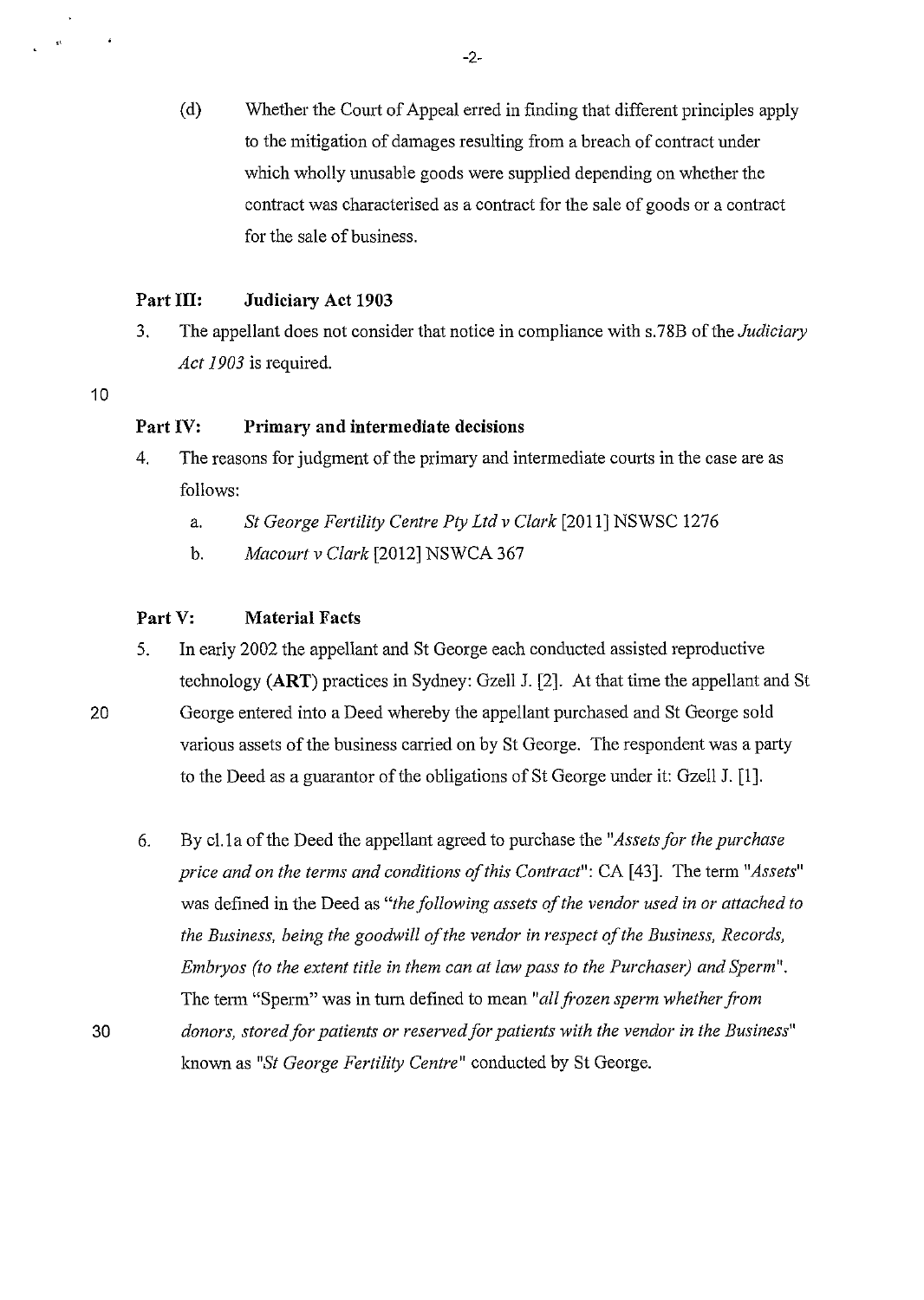- 7. The purchase price of the Assets was calculated in accordance with the formula set out in cl.2a of the Deed.<sup>1</sup>
- 8. As required by the Deed, in early 2002 St George provided the appellant with 3,513 straws of donor sperm. Of those straws, the appellant had been able to use only 504. The remaining 3,009 straws were found to be unusable. This was in breach of the contract contained in the Deed: Gzell J. [33], CA[28].
- 10 9. The proceedings arose because, by virtue of the appellant's inability to use the majority of the donor sperm supplied by St George, she ceased making payment of the purchase price to St George. St George then initiated proceedings on 8 March 2006 to recover from her the outstanding amount of the purchase price for the Assets.
	- 10. The appellant cross-claimed for damages against StGeorge (and the respondent as guarantor) for the breach of contract relating to, *inter alia,* the suitability of the donor sperm sold by St George as part of the Assets.
- 11. On 9 June 2010 Macready AsJ, as recited by Gzell J. at [4], made findings that St George had breached warranties in the Deed and ordered, *inter alia,* that the 20 appellant should have, on her Further Amended Statement of Cross-Claim, summary judgment against St George and the respondent with damages to be assessed. The judgment of Macready AsJ was founded primarily on the admissions made by the respondent that *"sperm donor records were not maintained in each case as required'*  and was entered by consent as against St George and, following argument, against the respondent: CA [18].
- 12. The assessment of damages was conducted by Gzell J. He held that the appellant should be compensated for the failure of St George to deliver I ,996 warranty compliant straws in early 2002. Gzell J. arrived at the figure of 1,996 in the 30 following way:
	- (a) Of the 3,513 straws delivered to her, the appellant only expected to be able to use 2,500 of the 3,513 straws of donor sperm delivered to her, due to the operation of a 10 Family Limit which the appellant observed in her practice

-3-

<sup>&</sup>lt;sup>1</sup> Ultimately the total amount that the appellant was obliged to pay St George for all of the Assets, including the donor sperm, was \$386,950.91: CA [16].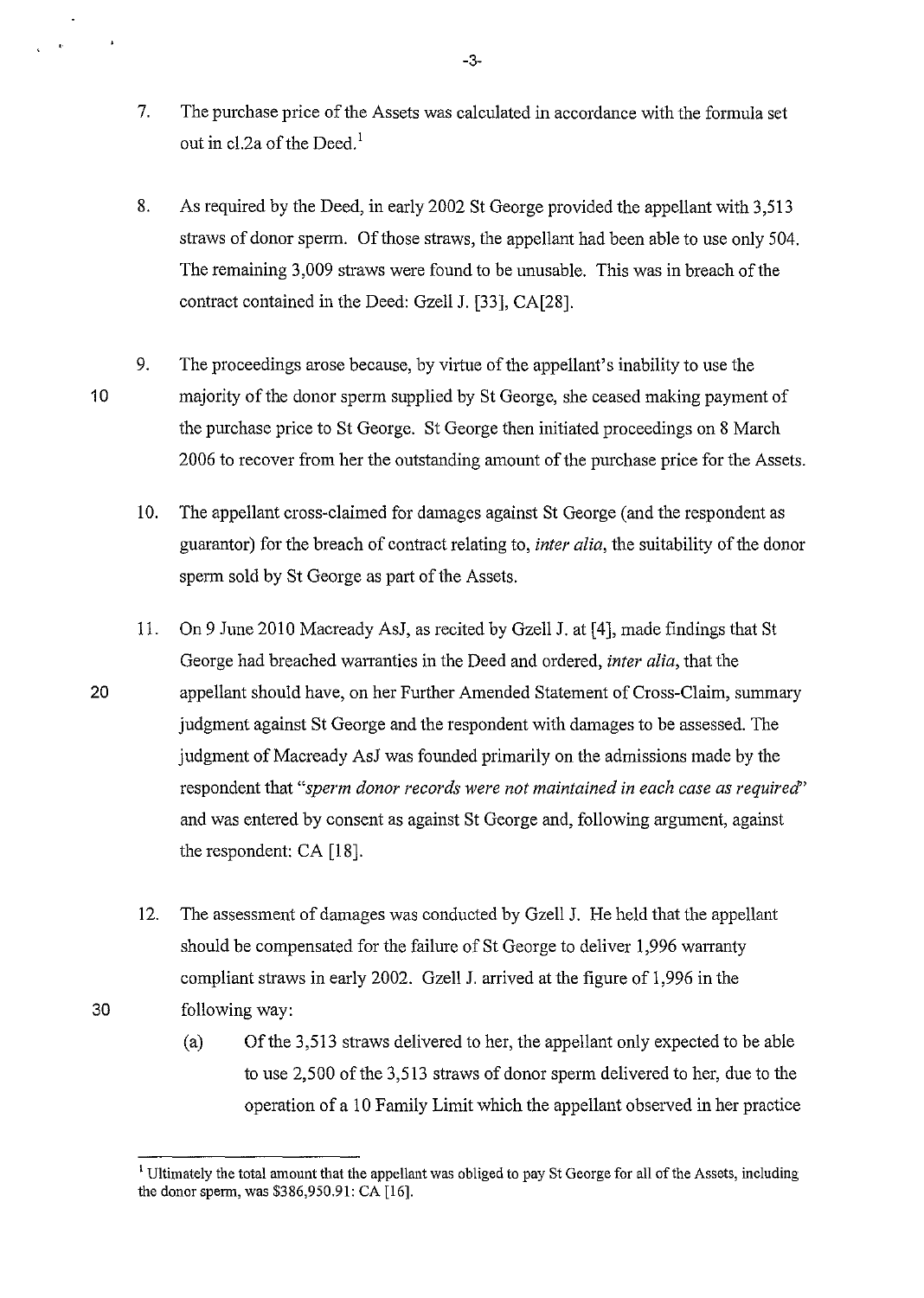from 2002 and which limit was incorporated in an RTAC Code of Practice revised in February 2005 (Gzell J. [34]-[36]).

- (b) From the 2,500 figure there should be deducted the number of straws of donor sperm actually used by the appellant (504): Gzell J. [47]-[48], CA [29]-[30], [148].
- (c) The resulting figure was 1,996.
- 13. Gzell J. held that the appellant's damages were to be assessed as at the date of breach, i.e. in early 2002: Gzell J. [12]-[18]. He held that in quantifying such 10 damages, it was appropriate to determine what it would have cost the appellant, at the time of breach, to purchase the equivalent quantity of straws in the market: Gzell J. [19], [108].
	- 14. To arrive at that figure Gzell J. adopted the actual cost of sperm purchased from Xytex Corporation in September 2005: Gzell J. [109], [110]. He noted, at [Ill], that the cost of replacement sperm in early 2002 was likely to be less than was the case three and a half years later in 2005 but accounted for that by not allowing interest in that three and a half year period.
- 20 15. While there was a market for donor sperm (Gzell J. [40]) the cheapest donor sperm that complied with the necessary regulatory and legislative requirements was donor sperm from Xytex Corporation in the United States of America: Gzell J. [9], [42] and  $[82]$ .<sup>2</sup>
- 16. Gzell J. correctly found that the appellant paid the respondent for the donor sperm obtained from St George, evidently on the basis that some part of the purchase price payable by the appellant under the Deed for the Assets was attributable to the donor sperm: Gzell J. [21]. The respondent conceded before the CA that some part of the total purchase price payable under the Deed of \$386,950.51 for the Assets related to 30 the acquisition of the St George donor sperm: CA [77].
	- 17. The appellant has paid the total payable under the Deed.

-4-

<sup>&</sup>lt;sup>2</sup> At an interlocutory hearing before Windeyer AJ on 8 October 2010 the respondent's Counsel stated that *"we don't say that either the St George sperm, which has all been discarded as I understand in any event* could have been used nor do we say there is cheaper sperm available"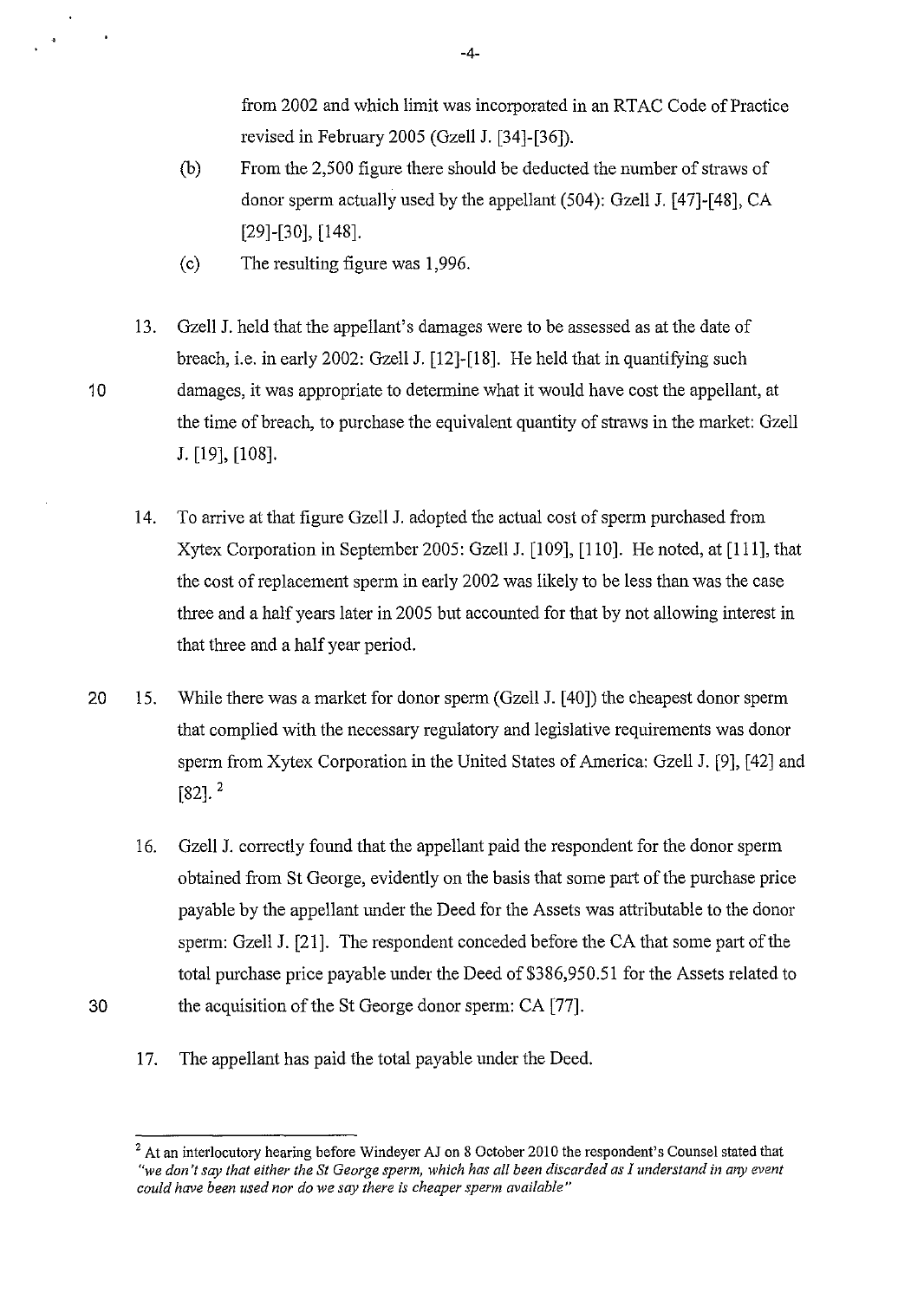# **Part VI: Appellant's argument**

#### *General*

 $\overline{a}$ 

- 18. This was a simple case where the appellant purchased a number of assets from a similar practice. She agreed to pay a "global" price in respect of the items being purchased. The Sperm she was purchasing would be added to existing stocks. Whether she would charge patients for it, and how much she might charge them was immaterial.
- 19. Because of the breach of contract in supply of the Sperm the appellant did not have 10 the stock which she might otherwise have had. She was entitled to be compensated for what it would have cost her to replace the unusable Sperm at the time when it was to be supplied under the Deed. It was immaterial that she later acquired sperm from Xytex and received the cost, or part of it, from patients.

#### Applicable principles to the assessment of damages

- 20. The CA approached the case on the basis that the principles applicable to the assessment of damages in sale of goods cases did not apply because the Deed did not include a relevant sale of goods: CA [1], [8]-[10], [49]-[50], [66]-[67], [89].
- 20 21. This approach was based on the view that:
	- (a) the price provided for by the Deed was deferred  $(CA [8])$ ;
	- (b) no part of the price was allocated or apportioned to any separate part of the Assets including the donor sperm (CA [8], [49]);
	- (c) there was no evidence that the appellant paid anything for the donor sperm under the terms of the Deed (CA [66]-[67]).
- 22. The CA erred in this reasoning. It erred also in its conclusion that the principles applicable to the assessment of damages in sale of goods cases were not apposite to the assessment of damages arising from the supply of unusable donor sperm under 30 the Deed. The true position is as follows:
	- 23. *First,* there is no relevant difference between the principles applicable to the assessment of damages where defective goods are supplied in a contract for the sale of a business as compared to the principles applicable to the assessment of damages

-5-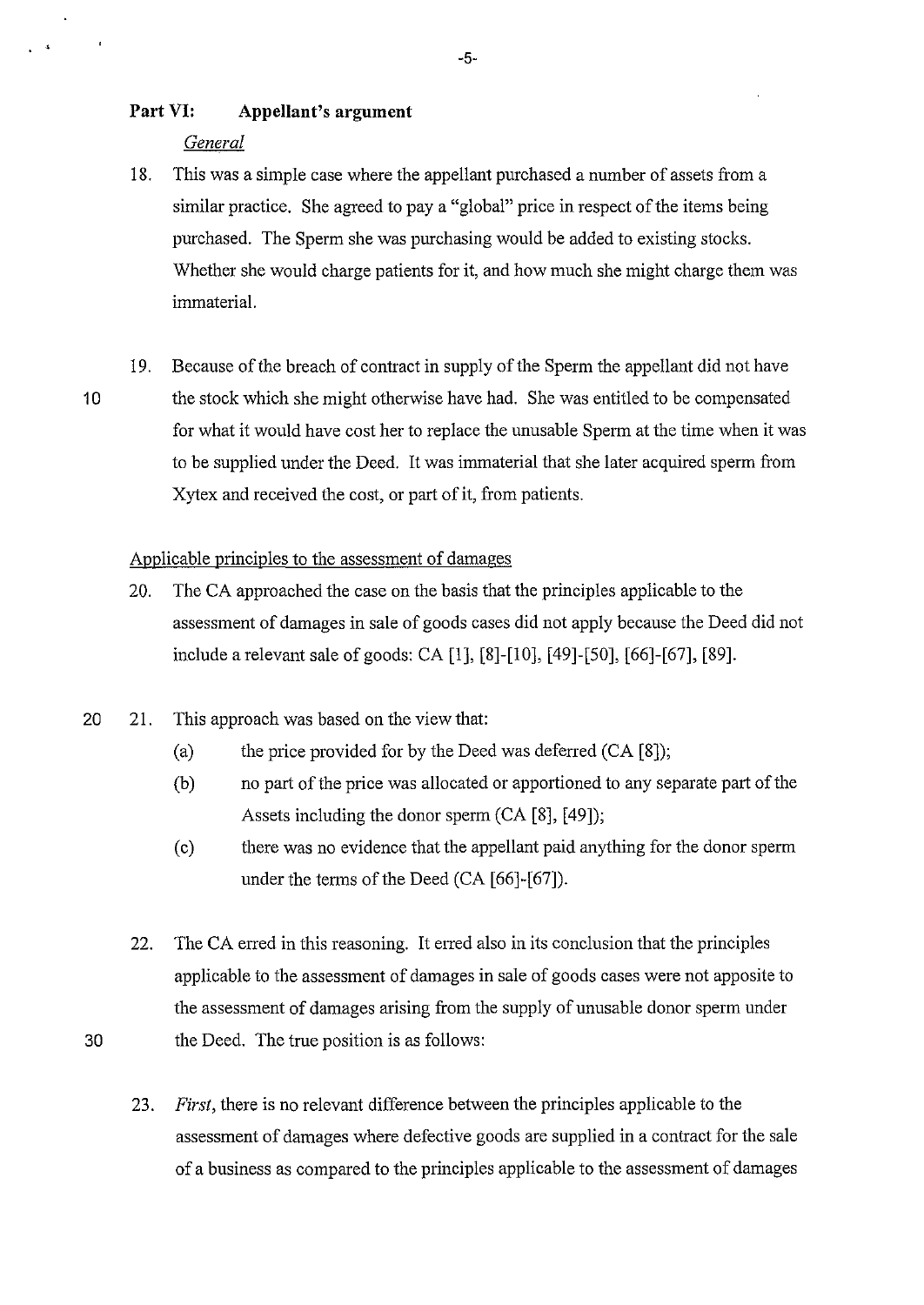where defective goods are supplied in a contract for the sale of goods. As stated at CA [7], the damages are not assessed by reference to *"some a priori characterisation of the contract but according to the actual circumstances of the case".* The relevant focus ought to have been on the loss arising from the breaches of the Deed by St George in selling wholly unusable goods to the appellant and not on the nature of the transaction under which the goods were sold.

- 24. Tobias JA observed at [127] that the appellant's prima facie loss was the cost of acquiring sperm from an alternative source – which could only be understood as the 10 market cost or value of donor sperm. That, it is submitted, was precisely the approach that Gzell J. had taken.
	- 25. Whilst these statements were correct the CA then failed to apply them to this case.
- 26. *Secondly,* it was in the contemplation of the parties to the Deed that the donor sperm sold to the appellant was to be used in medical procedures with patients in an "ART business". Accordingly, adopting the terminology of Alderson Bin *Hadley v Baxendale* (1854) 9 Ex 341; 156 ER 145 (at ER 151) (see CA [6]), it can reasonably be supposed that the parties contemplated that the probable result, if the donor sperm 20 transferred by St George could not be used by the appellant, would be that the appellant would have to procure replacement donor sperm.
	- 27. *Thirdly*, the fact that the time for payment of the purchase price was deferred (CA [8]) cannot mean of itself that there was no price for the donor sperm.
- 28. Further the fact that there was a mechanism for the calculation of the price of the Assets whereby it was possible that the price could be nil (CA [8]) does not mean that there was no monetary consideration or price for the donor sperm under the Deed. The parties agreed upon this mechanism for the calculation of the price of the 30 Assets and the agreed mechanism provided for monetary consideration.
	- 29. Lastly, simply because there was no express allocation of price to the donor sperm in the Deed does not mean that:
		- (a) there was no price payable for donor sperm tmder the Deed; and/or

-6-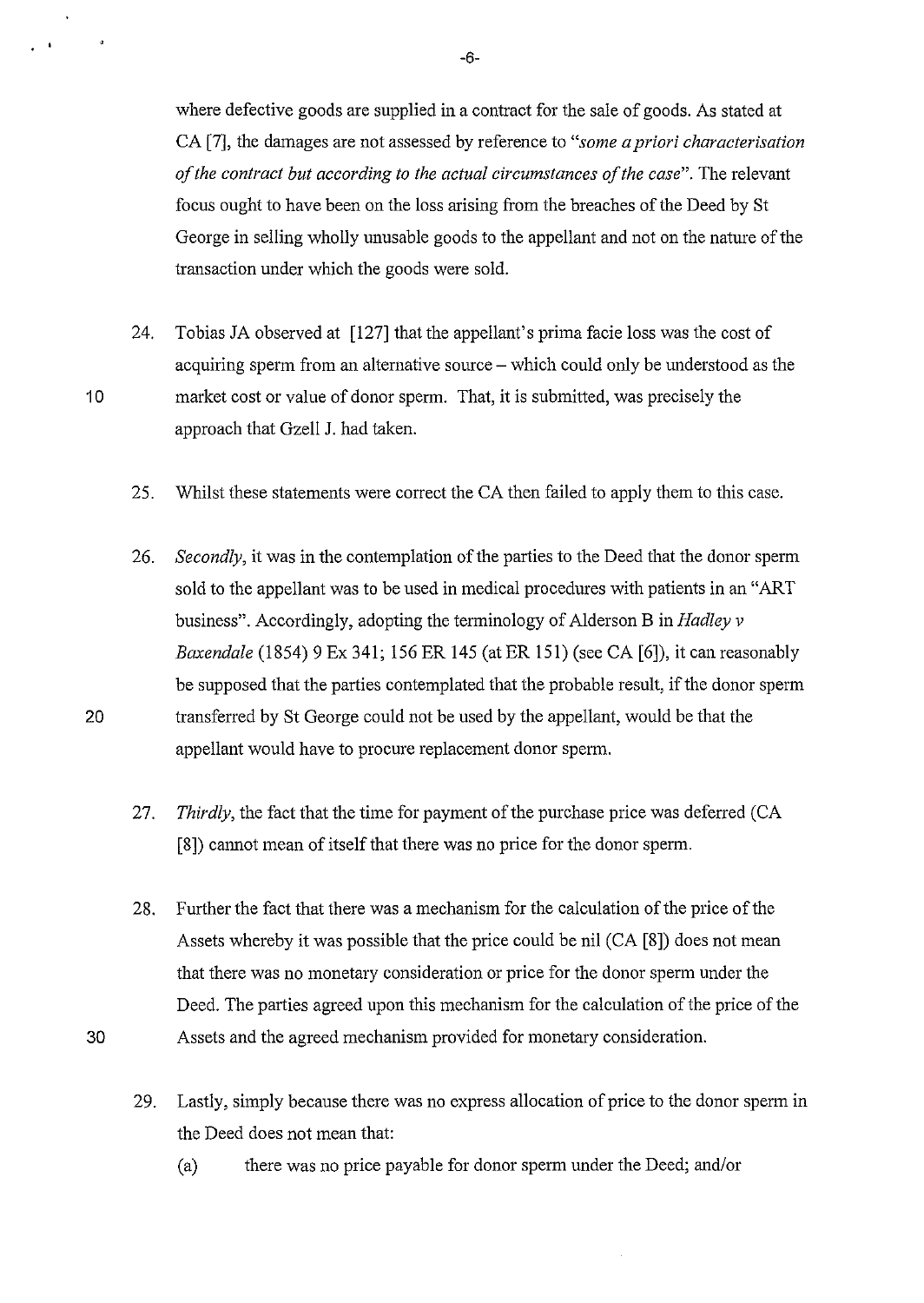- (b) upon payment of the purchase price under the Deed, no payment had been made for the donor sperm.
- 30. TheCA (at [66]-[67]) rejected the finding of Gzell J. (at [21]) that the appellant paid twice for the use of donor sperm being on the one hand the amount paid under the Deed and on the other hand payment of the cost of acquisition and storage of sperm from Xytex. The CA rejected this finding on the basis that there was no evidence that the appellant paid anything for donor sperm under the Deed. It may be noted, however, that the respondent conceded before the CA that some part of the total 10 purchase price payable under the Deed of \$386,950.51 for the Assets related to the acquisition of the St George donor sperm: CA [77].
	- 31. Importantly, it was not incumbent on the appellant to prove the quantum of the price payable for the donor sperm under the Deed in order to prove damage. The appropriate measure of damages was not the contract price of the donor sperm but rather the market price of replacement of that quantity of sperm and it was common ground between the parties that the cheapest replacement donor sperm was donor sperm from Xytex.
- 20 32. Further, simply because the donor sperm was part of a larger class of Assets being sold under a single purchase price does not mean that no payment was made for the donor sperm. The payment of a global purchase price does not mean that no monetary consideration has been provided for the purchase of each of the component parts of the group of Assets.
- 33. The finding of Gzell J. (at [21]) that the appellant did in fact suffer loss as a result of paying twice for the donor sperm was correct and it was immaterial (subject to principles of mitigation of damage) that the appellant may have recovered 'most', but not all, of the costs that she incurred in the acquisition and resupply of donor sperm 30 obtained from Xytex from patients when utilising *that* donor sperm in medical procedures: CA [5] and [11]. The appellant was entitled to recover the market cost of the replacement donor sperm from the respondent and the CA erred in setting aside the judgment of Gzell J.

-7-

 $\mathbf{t}$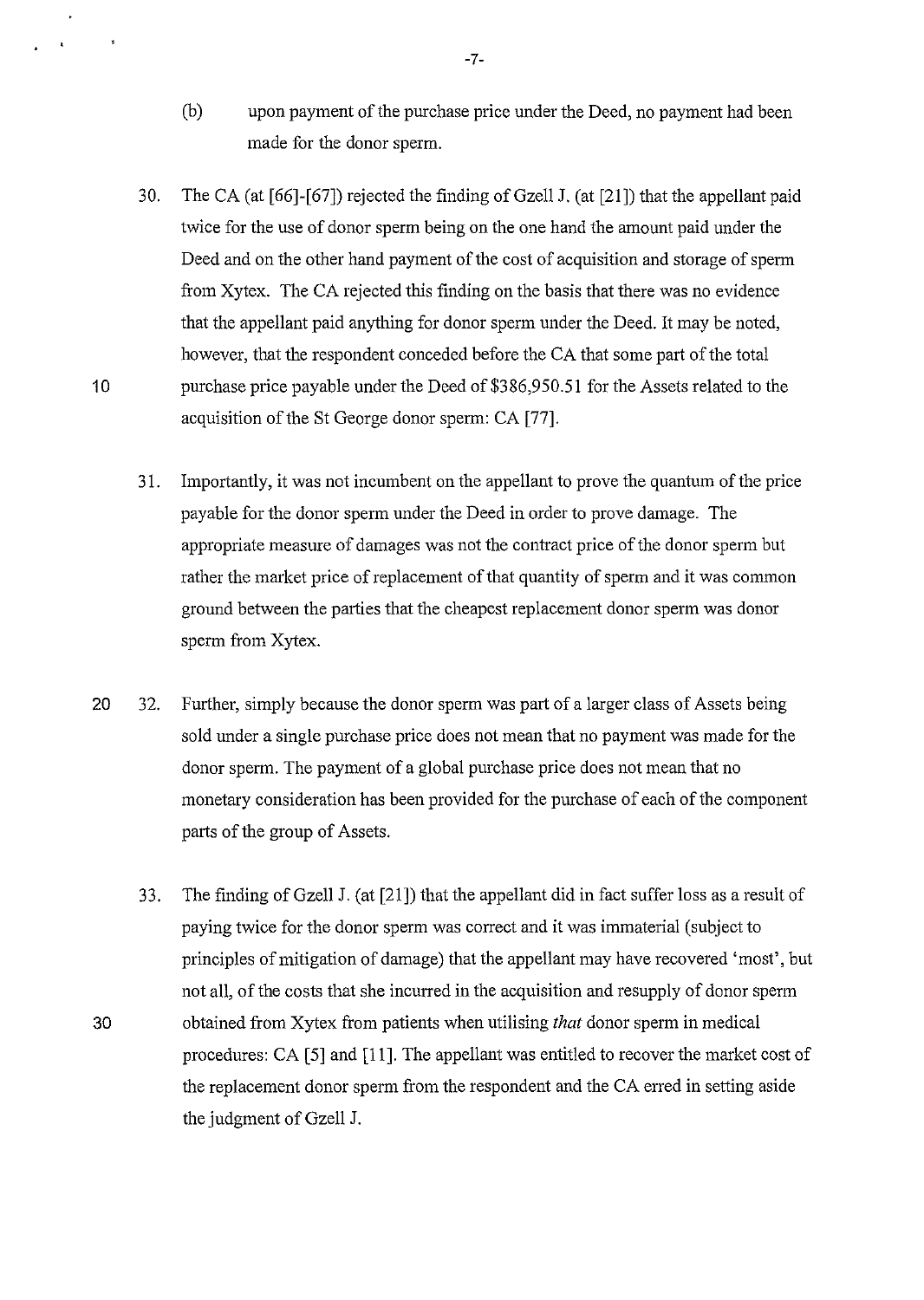**Mitigation** 

 $\cdot$   $\cdot$ 

10

- 34. The proper approach to the analysis of mitigation of damage in the present case was as set out by the CA in the submissions of the appellant to that Court: CA [115]-[118] and [124]-[127], namely:
	- (a) the respondent had the onus to prove that the appellant had mitigated her loss to the extent of suffering no loss (CA [115]);
	- (b) the respondent had to do more than simply point to the receipt of money from patients in order to show that the appellant had mitigated her loss and that its breach of the Deed conferred on the appellant a benefit which the appellant could not have gained if the Deed had been performed (CA [116]);
	- (c) the onus was on St George and the respondent to establish that the appellant would have been unable to charge her patients in respect of hypothetically compliant St George donor sperm a sum of a similar order to that actually charged to her patients in respect of the Xytex sperm (CA [117]).
- 3 5. The CA eschewed this approach on the basis that these principles were only applicable to contracts for the sale of goods: CA [118]. There should be no difference in the applicable principles of mitigation depending on the characterisation of the contract entered into by the parties. The analysis should focus on the nature of the 20 damage or loss that has been suffered by virtue of the breach of the contract and the conduct of the party who has suffered loss following that breach.
	- 36. In the present case it was anticipated by the parties to the Deed that the St George donor sperm was to be utilised in patient treatments in an ART business, in fact 504 straws of donor sperm were used by the appellant. As an ART business it was to be expected that the appellant would receive payment for the patient treatments where donor sperm was used. Accordingly it was for the respondent and St George to establish that the appellant had mitigated her loss. They did not do so.
- 30 37. The suggestion that the appellant recovered all (CA [131]) or most (CA [11]) of her costs of replacement donor sperm from patients was ultimately irrelevant. As earlier submitted, there was a price payable for the donor sperm as part of the Assets under the Deed.

-8-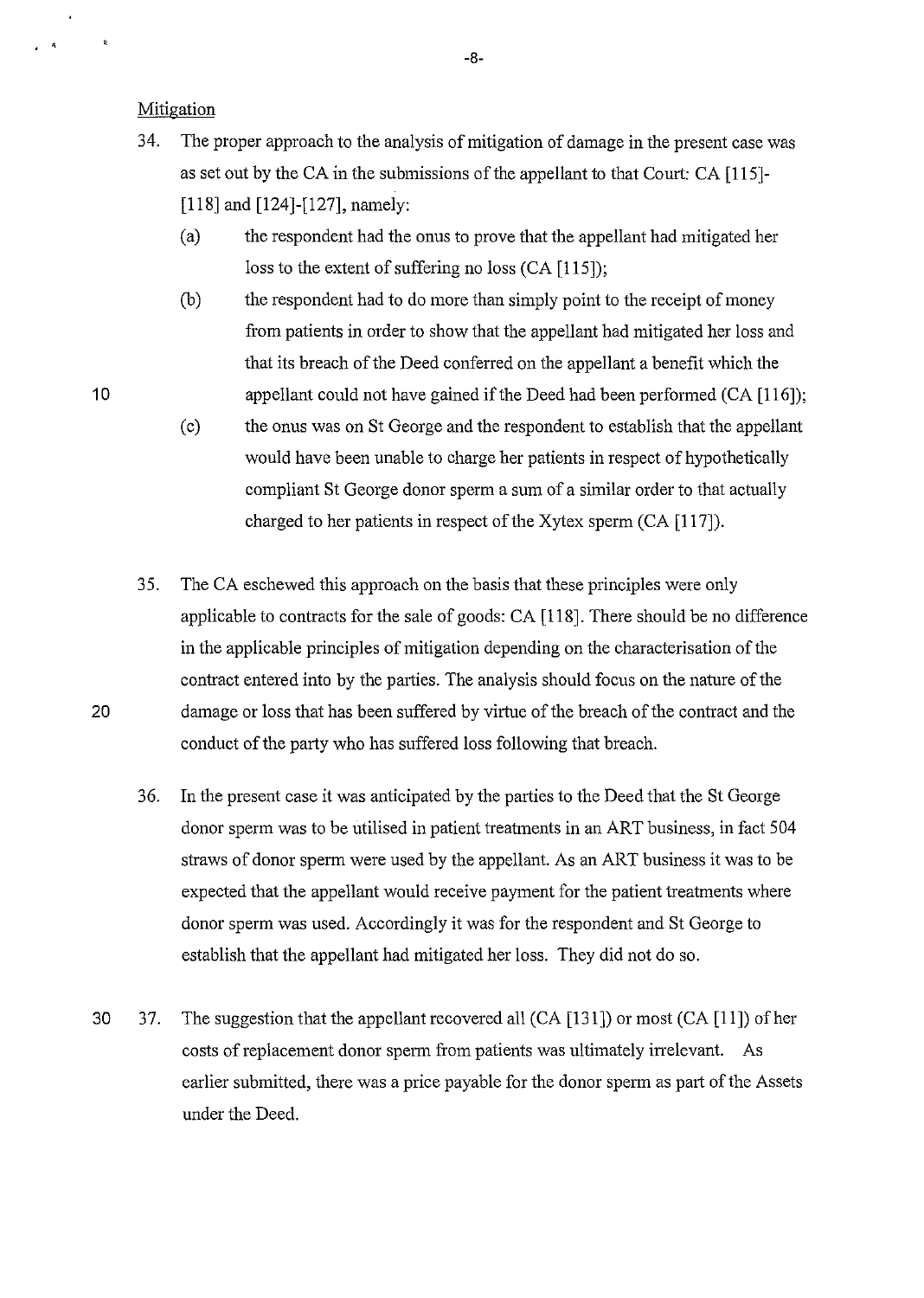- 3 8. The finding of Gzell J. (at [21]) that the appellant did suffer loss by paying twice for donor sperm was correct. The respondent did not establish that the appellant was better off by utilising replacement donor sperm in patient treatments than she would have been if she had utilised contractually compliant St George donor sperm in patient treatments.
- 39. At CA [39]-[41] reference was made to the appellant's evidence as to the *"very significant buffer"* between the various costs associated with the acquisition, transport, storage, holding and transport of and dealing with the Xytex sperm, on the 10 one hand, and the actual cost billed to the patient for that sperm, on the other hand.
	- 40. There were costs associated with the acquisition of the St George sperm and the appellant would have been entitled to include other costs, such as the cost of treating and storing the St George sperm (CA [85]), in charging patients for the St George sperm.
- 41. To the extent, if any, to which it may be relevant, the existence of costs of collecting, storing and transporting the Xytex sperm, but not the St George sperm, does not demonstrate that the appellant would have been unable to make a substantial charge 20 to her patients for the supply to them of hypothetically compliant St George sperm. She would have been so entitled. The respondent failed to prove otherwise and he (and St George) bore the onus.
	- 42. There was no evidence of the quantum of the costs comprised in the *"very significant buffer"* and the matter was not investigated by the respondent beyond the evidence at CA[39]-[40]. Even though the *"very significant buffer"* was shown to exist, the respondent adduced no evidence to quantify it. The respondent failed to establish that the differential the subject of the *"very significant buffer"* was so great that the applicant had fully mitigated her loss, or mitigated it to any particular extent.
- 30

 $\ddot{\phantom{1}}$  $\chi$ 

> 43. In the circumstances the appellant was entitled to damages in the sum of the replacement costs of the donor sperm and where Xytex sperm was the cheapest compliant donor sperm Gzell J. was correct in awarding damages by reference to the initial cost of obtaining Xytex sperm on 25 September 2005.

-9-